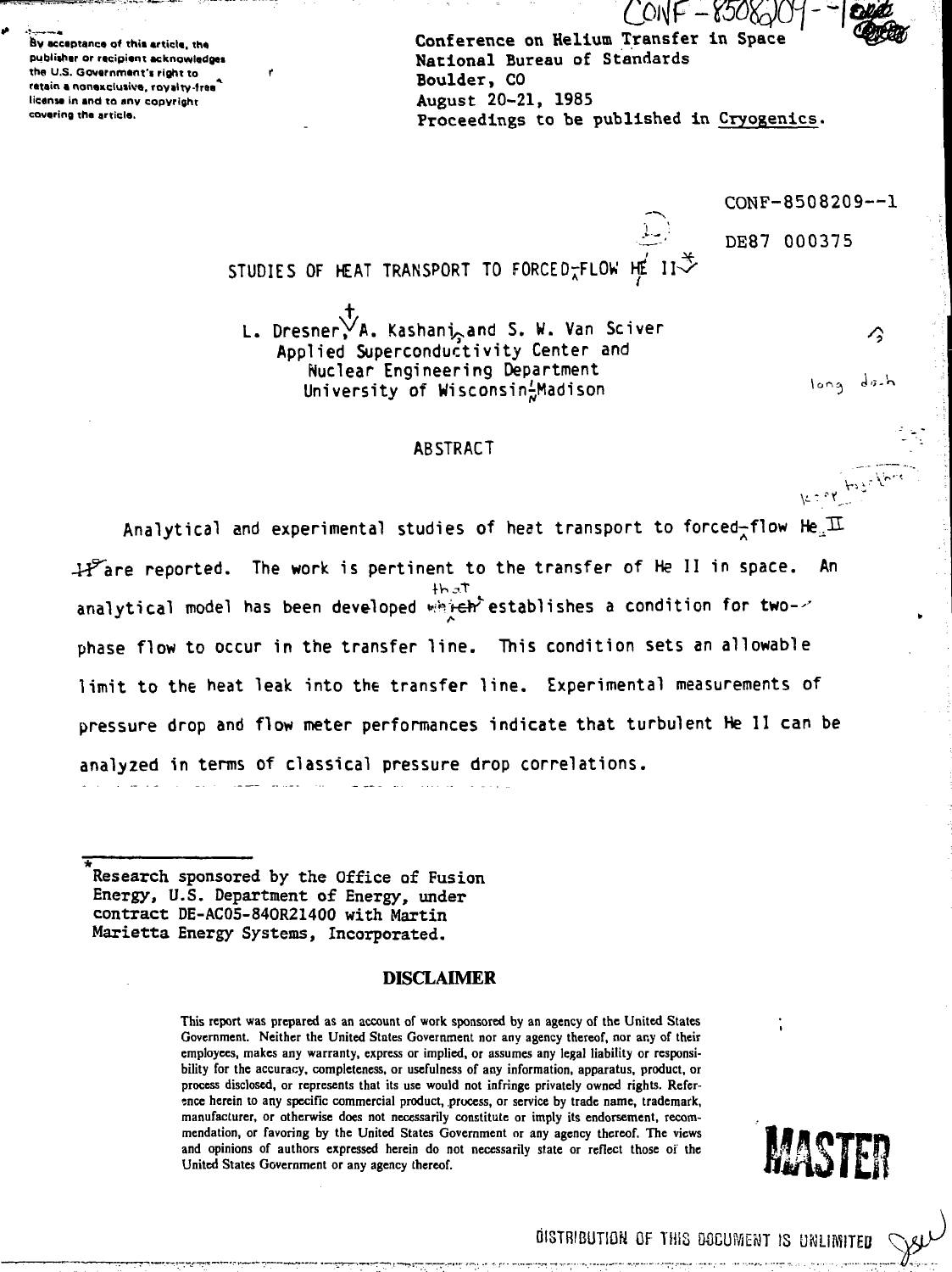STUDIES OF HEAT TRANSPORT TO FORCED-FLOW HE II\* L. Dresnef<sup>4</sup>, A. Kashani, and S. W. Van Sciver Applied Superconductivity Center and Nuclear Engineering Department University of Wisconsin<sup>1</sup>Madison (QC) INTRODUCTION

 $\psi_{\alpha\beta}$ 

 $\ddot{\phantom{1}}$ 

(tr.)

langer dash

آرءا)

Infrared astronomy in space has become one of the newest applications for He II cryogenics. $^1\,$  To date most of the systems designed and tested have <sup>&</sup>lt; ^ relied on the batch process for cooling, where liquid helium is transferred before launch. In orbit, the He II is controlled by using a phase separator consisting of either a porous plug<sup>2</sup> or/actively controlled valve. $^3$  This  $\leq^{\otimes 2, \otimes}$ technology has received considerable interest and remains an area of active research. Unfortunately, the batch process limits the usable life of the **- A** telescope to about six months, depending on heat loads and on-board inventory.  $\hat{\gamma}$ 

Because of the finite limitation of batch<sub> $\tau$ </sub>cooled systems, there has been a growing interest in developing the technology of He II transfer in space. However, there are a number of problems  $\frac{1}{2}$  must be resolved before this technology can be applied. Included among these problems are: (1) selection.  $\sigma^{p^T}$ the best method for circulating the He II,  $\frac{1}{2}$ , which type of pumping device;(2) establishing tractable methods for making transfer connections; and

<sup>\*</sup>Work supported in part by the U.S. Department of Energy under grant DE-AC02-82ER52077.

 $^{\texttt{+}}$ Adjunct Professor from Oak Ridge National Laboratory, operated by Martin $\mathcal {T}$ Marietta Energy Systems, Inc<sub>22</sub> under contract Rumber DE-AC05-840R21400 with the Office of Fusion Energy, U.S. Department of Energy.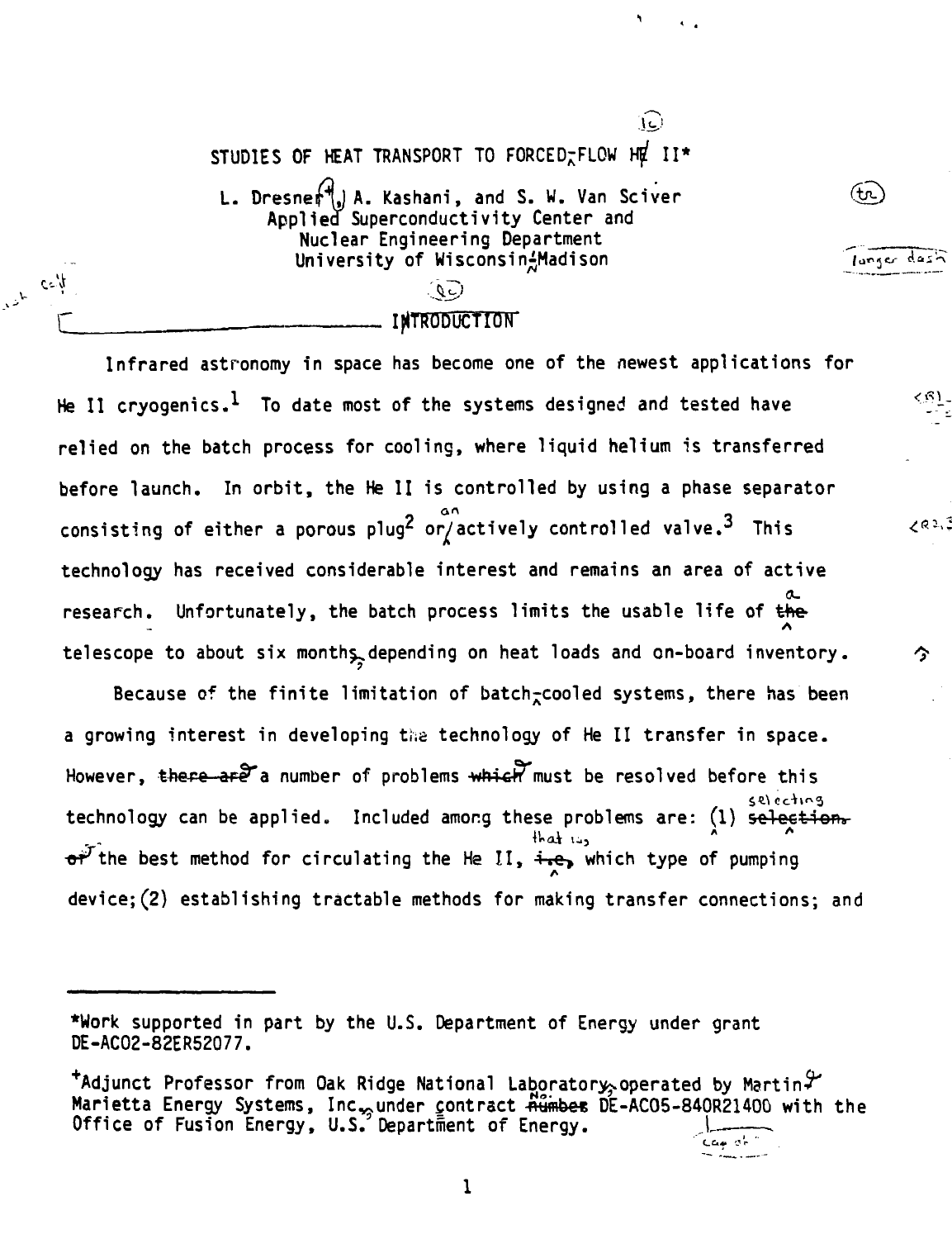/3) being able to meter the flow between containers so that the volume transferred can be determined. Proper design calculations related to helium transfer require confidence in the relevant He II fluid dynamics. سنكفح والموعقة

The present paper focuses on two problems relevant to the transfer of He<sub>.</sub>  $\overline{\text{I}}$ -tf"in spaceborne cryogenic systems. These are! the analysis of heat leak limitations during He II transfer and a description of current ongoing experiments on heat transport in forced-flow He II.

 $25.1$ 

# HEAT LEAK LIMITATIONS WITH HE II TRANSFER

We consider the problems associated with transfer of He II between two dewars connected by a transfer line. A schematic representation of the physical system is shown in Fig. 1. There exist two helium dewars containing essentially saturated He II. Fluid is transported from the supply dewar A to the receiving dewar B by means of a low<sub>r</sub>temperature pump. The head produced by the pump exactly balances the pressure drop in the transfer line. During operation, the transfer line suffers a uniform heat leak  $Q$  (W/cm<sup>3</sup> of helium within the transfer line) along its length and a local heat  $Q_0$  (W/cm<sup>2</sup> of helium cross section) at a quick-disconnect fitting near the downstream dewar. Owing to these heat leaks, the local temperature T of the helium in the line exceeds the common saturation temperature  $T_0^{(1)}$  of the two dewars. Because the helium in the transfer line has a higher pressure than the helium in the dewars, it will not vaporize if  $(T - T_0)^T$  is small enough. It is assumed that vaporization of He II and associated two-phase flow is to be avoided.

To formulate the conditions under which the helium does not vaporize anywhere along the transfer line, consider the locus C of its thermodynamic

2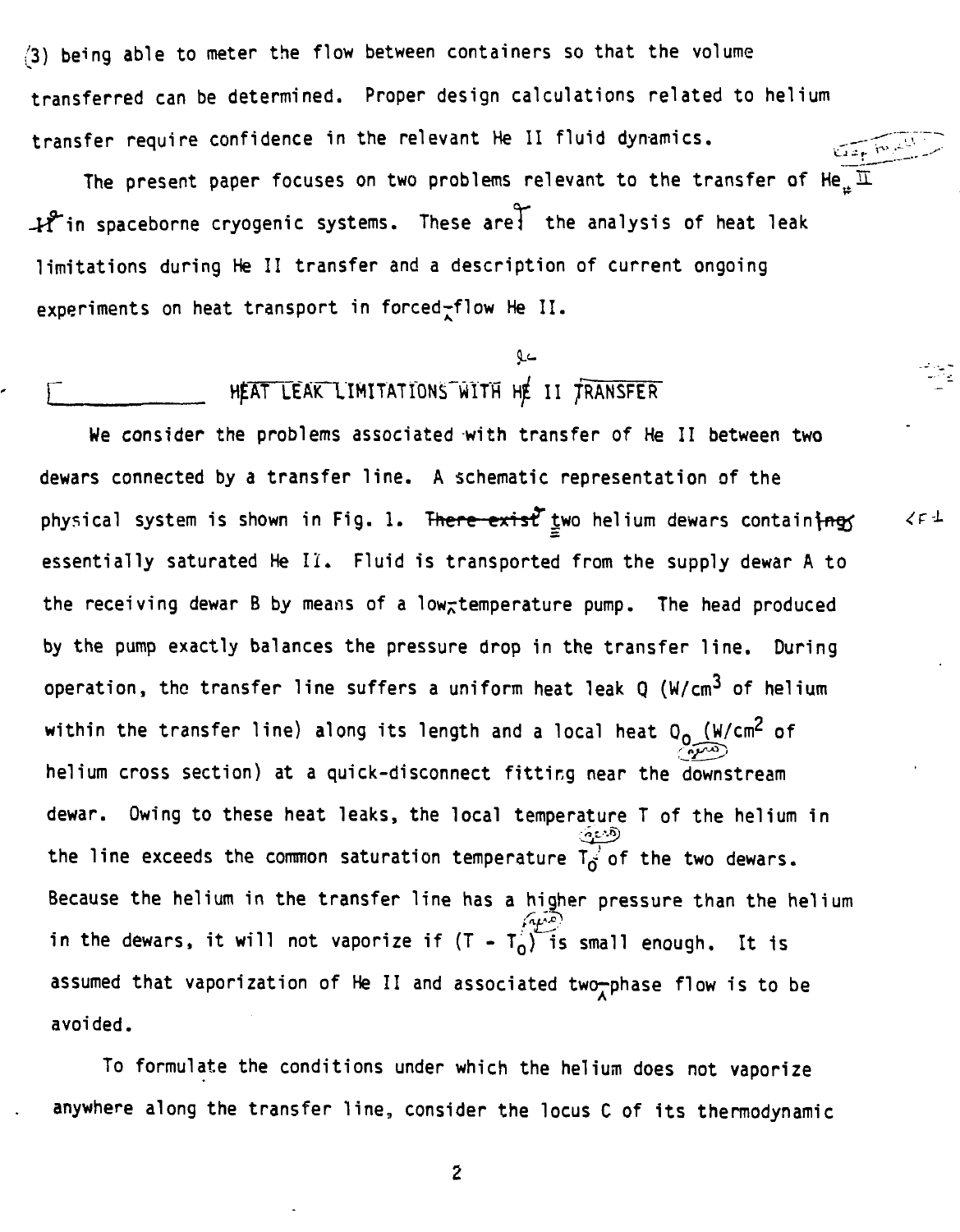**states during transfer (see Fig. 2) . This locis represents an idealized case** in which the helium leaving the supply dewar,  $(i.e<sub>2</sub>$  at the pump exit;, is at the **same temperature as the heliur seing deliverec to the receiving dewar. In practice, this condition could be obtained by placing a heat exchanger at the** pump exit. A further assumption is made that the thermal path back to the **supply dewar is not substantially interrupted by the existence of the pump. These assumptions have been necessary in order to formulate an analytic** solution where complex boundary conditions would probably require numerical **simulation.**

 $\sqrt{6}$  **2** 

**The locus C lies entirely within the liquid region of the phase diagram** if its slope at point B,  $(dP/dT)$ <sub>B</sub>, exceeds the slope  $(dP/dT)_{cat}$  of the saturation curve at the same point. Now  $(dP/dT)$ <sub>B</sub> =  $(dP/dx)/(dT/dx)$ <sub>L</sub>, where dP/dx is the uniform pressure gradient in the transfer tube and  $(dT/dx)<sub>1</sub>$  is **the temperature gradient at x = L, the downstream end of the transfer tube.** So the condition that/the helium/<del>not</del> vaporize<sub>n</sub>in the transfer tube is  $|dT/dx|_L$ **< |dP/dx|/(dP/dT)sat.**

**The temperature T(x) along the transfer tube, from which the temperature gradient (dT/dx)j\_ can be calculated, satisfies the one-dimensional heat balance equation,**<sup>4</sup>  $\left\{\gamma\right\}$   $\left\{\gamma\right\}$   $\left\{\gamma\right\}$ 

$$
\rho v C_p \frac{dT}{dx} - \frac{d}{dx} \left( \frac{1}{f} \frac{dT}{dx} \right) \frac{1}{3} = 0 + 0 \int_{\Omega} \delta(x - \epsilon) \tag{1}
$$

where 6 is the Dirac delta function, v is the flow velocity of the helium in the transfer tube, the volumetric heat capacity of the helium is  $\rho C_p$ , and f~l/ <sup>3</sup> is the Gorter-Mellink conductance parameter. We seek the solution of equation (1) that obeys the boundary conditions  $T = T_0$  at  $x = 0$  and  $x = L$  and

 $\cdot$  3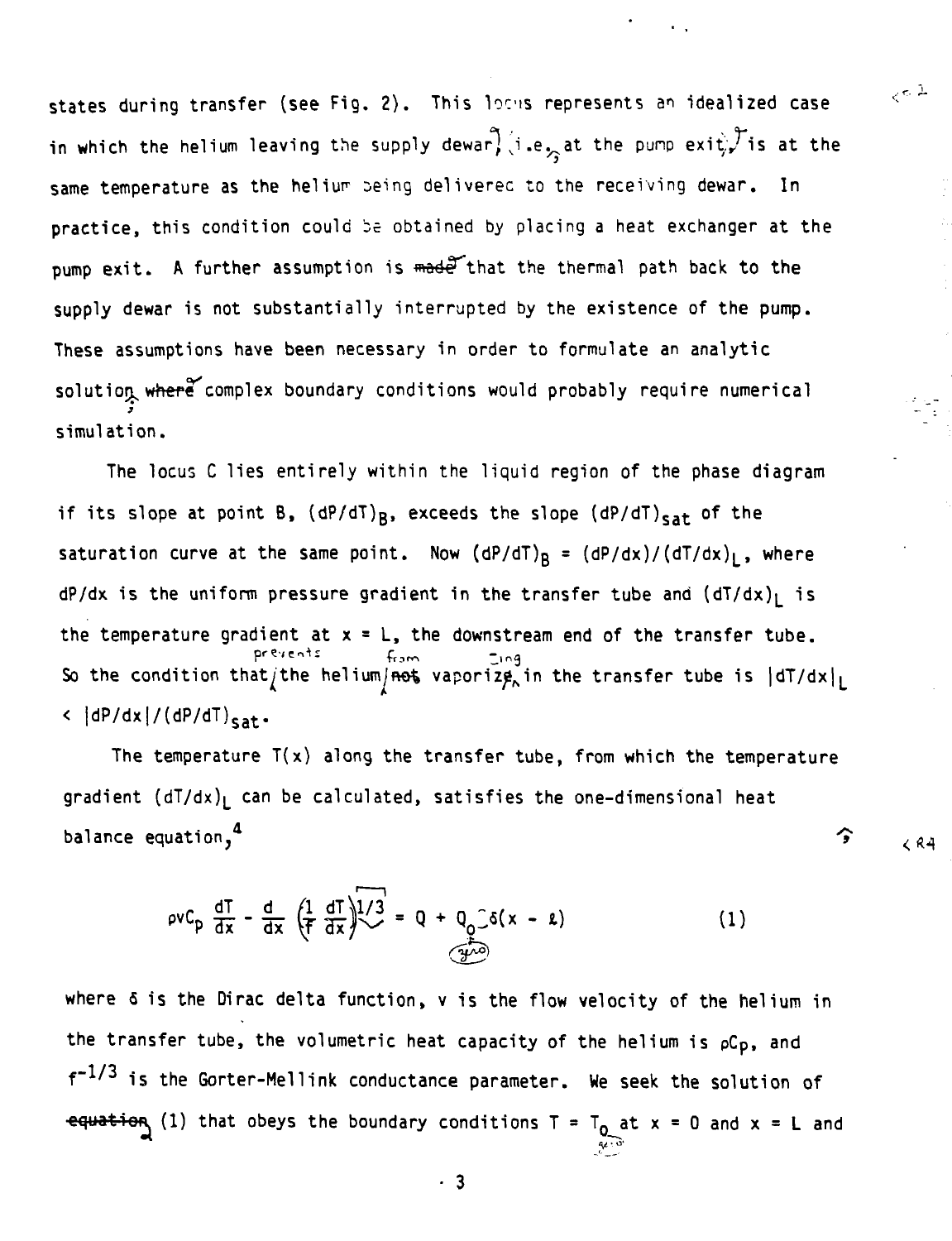for which T is continuous at  $x = 2$ , the position of the quick-disconnect fitting.

The solution to equation (1), though straightforward, is complicated requiring graphical iterative analysis. Accordingly, it is difficult to use it to understand how the largest allowable Q and  $\widetilde{Q}_{\vec{0}}^{\text{exp},\odot}$  depend on the other parameters of the problem. However, the theory yields a useful bound on the allowable heat leaks Q and  $\overline{Q_O^{p^{\text{th}}}}$  in which the dependence on the other physical **parameters is comparatively transparent:**

へ

ج'<br>^

د ۾ ح

$$
Q + \frac{Q_0}{\Gamma} \left( \frac{(\Delta P)^{1/3}}{\Gamma} \right) L^{-4/3} \left( \frac{dP}{dT} \right) \frac{1/3}{\sin \theta} + \frac{1}{\Gamma} \left( \frac{Q}{\rho V C_p f} \right)^{1/3}
$$
 (2)

**This bound should be close to an equality when the dimensionless quantity**  $L^* = (L + 0.0 \cdot 10^2)$  (fpvC<sub>D</sub>Q<sup>2</sup>)<sup>1/3</sup> is somewhat greater than one. An interesting feature of the bound equation (2) is that it is independent of  $\ell$ , the **coordinate of the quick-disconnect fitting.**

**Calculation of the pressure drop in the transfer line requires some assumption^ about the behavior of flowing He II. At present there is only limited understanding of this problem^and further work is in progress. For the purposes of the present calculation, we assume that the pressure drop can be obtained from the classical turbulent flow equation,**

$$
\Delta P = 2 \text{fov}^2 \left( \frac{L}{D} \right) \tag{3}
$$

where  $f^{\text{th}}_{\text{p}}$  the Fanning  $\cancel{F}$ riction factor, is related to the Reynolds number, Re, according to the Blasius equation f = 0.079  $\big($ Re) $^{-1/4}$ . Such an analysis is qualitatively consistent with He II pressure drop measurements in capillary tubing reported by Johnson and Jones.<sup>5</sup>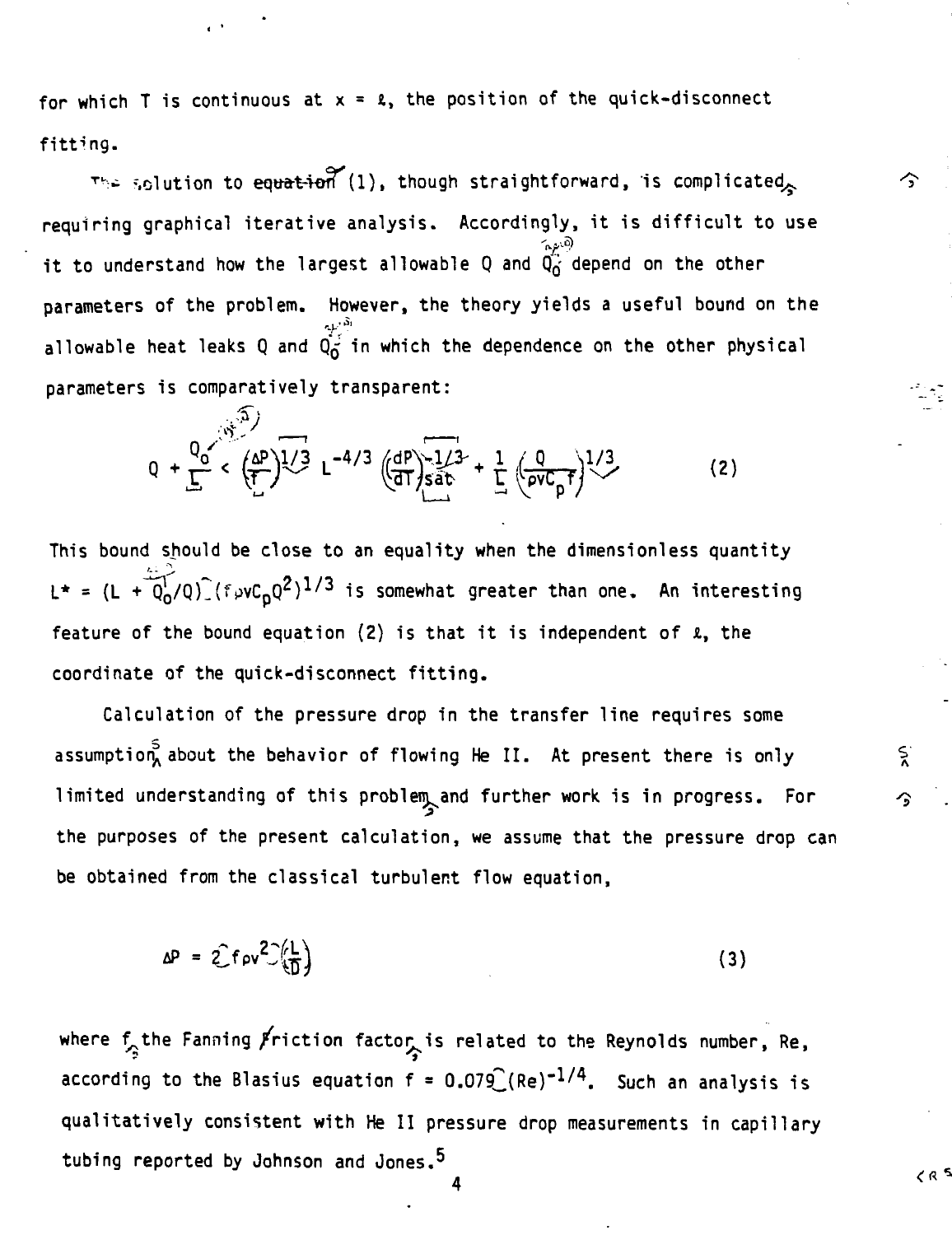Let us consider an example:  $T^{\perp}_{0} = 1.5$  K, L = 10 m, tube diameter D =  $1$ <sub>1</sub>cm,  $\epsilon$ m<sub>x</sub> transfer rate = 300  $\frac{1}{2}$ /h<sub>r</sub>. The slope of the saturation line at 1.5 K is  $0.0227$  bar/K, the Gorter-Mellink conductance parameter  $f^{-1/3}$  = 5.15  $^{\circ}$  . And in in i 5.15. We cm<sup>-5/3</sup> k<sup>-1/3</sup>, and the volumetric heat capacity pCp = 0.163 J cm<sup>-3</sup> K<sup>-1</sup>. The and **L a.** transfer rate of 300  $\not$ h $\digamma$  corresponds to a pressure drop of 7.98 mbar. When 0, an iterative solution of  $\texttt{equation}'(2)$  gives 0 = 0.523 mW/cm $^3$ , which must be an upper bound for the allowable value of Q.  $\cdot \prod \limits_{i=1}^{\infty}$  is in fact very close to the exact value calculated by solving equation (1) If Q is as low as 0.1 mW/cm<sup>3</sup>, then, according to <del>equation</del> (2), the allowable heat leak at the quick-disconnect fitting must be less than 0.355 W/cm<sup>2</sup> [which is also very close to the limit calculated by solving equation (1). Since the diameter of the tube is 1 cm, Q = 0.523 mW/cm<sup>3</sup> corresponds to a total uniform heat leak of 411 mW,  $Q = 0.1$  mW/cm<sup>3</sup> corresponds to a total uniform heat leak of 79 mW, and  $Q_0^{\sqrt{2}}$  0.355 W/cm<sup>2</sup> corresponds to a local heat source of 279 mW.

The above calculation points out one difficulty with transfer of • • • saturated He II in space, that of the local vaporization of the helium within  $\epsilon_0$ the transfer line. Obviously, it is desirable to have a very efficient transfer line. One could possibly circumvent this problem of two-phase flow within the transfer line by placing a valve at the exit which would provide  $\mathcal{S}$ some additional pressure drop. The fluid in the line would be subcooled permitting larger temperature excursions without intersecting the phase boundary. At the valve exit, the two phases could be effectively separated in the receiving dewar. This procedure would effectively raise the inlet and outlet pressures by  $\Delta P_{\nu}$ , the amount of additional pressure drop introduced by the valve.

5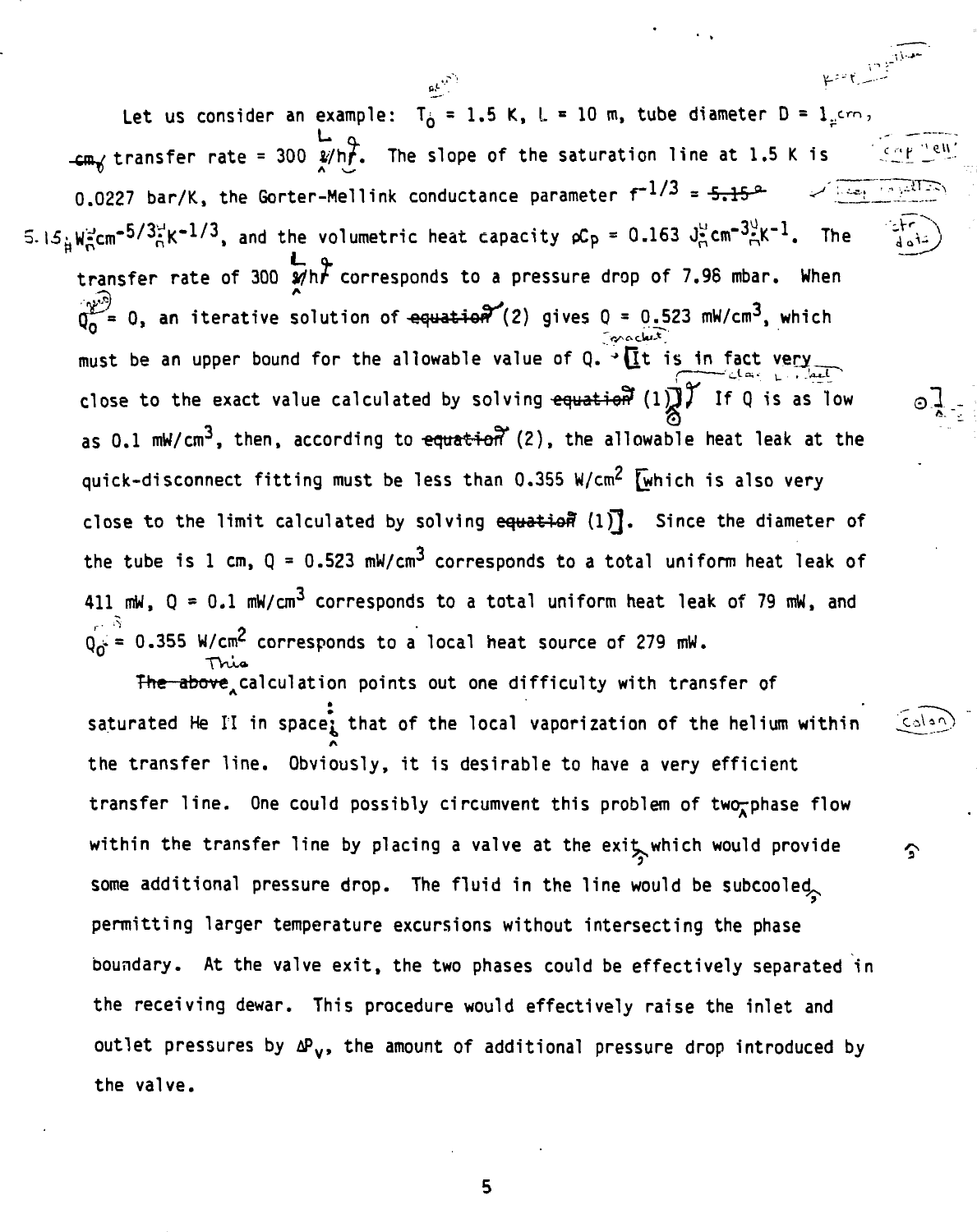# EXPERIMENTAL STUDIES OF FORCED<sub>T</sub>FLOW HE II

**V , t o--**

**\:**

**The underlying assumptions of the**<sub>A</sub> $\overline{a}$ **bove** analysis as well as other **concerns about the limitations to He II mass transport, have suggested the need to conduct further experiments. Reported herein are preliminary results from a series of experiments begun at WisconsinAaimed at furthering our understanding of He II transfer.**

**We have begun an experiment to study pressure drop and heat transport in** flowing He II.<sup>5</sup> The experiment involves both the development of a low- $\checkmark$ **temperature^single^stroke hydraulic pump and measurements on an optimized flow loop. The pump is designed to produce a steady flow rate for a finite period** of time. To achieve this condition two identical stainless steel bellows are **coupled to either end of the flow tube. The bellows are set into vertical** motion by means of a rack and pinion system connected to a stepped-down  $p\hat{c}$ motor which provides a range of flow rates. The capacity of the pump is limited by the volume displacement of the bellows which is 350 cm<sup>3</sup>.

 $< 0$ 

Jς

**The flow tube is designed to allow observation of both the regions dominated by internal convection and those controlled by forced convection. A** tube/3 mm <del>&D and 2 m in length</del><sup>9</sup> is wound into a 12-cm-diameter coil. A heater **A""\*\*\* \* \* \*^** is located at the midpoint and thermometers are positioned at seven equally spaced locations along the tube length. Also, a turbine flow meter (Sponsler Company) is located in the flow circuit to measure the volumetric flow rate. This measurement is compared to the calculated flow rate as determined by the displacement of the bellows. The absolute pressure is measured at either ends of the flow circuit using low-temperature pressure transducers (Siemens model KPY-13).

6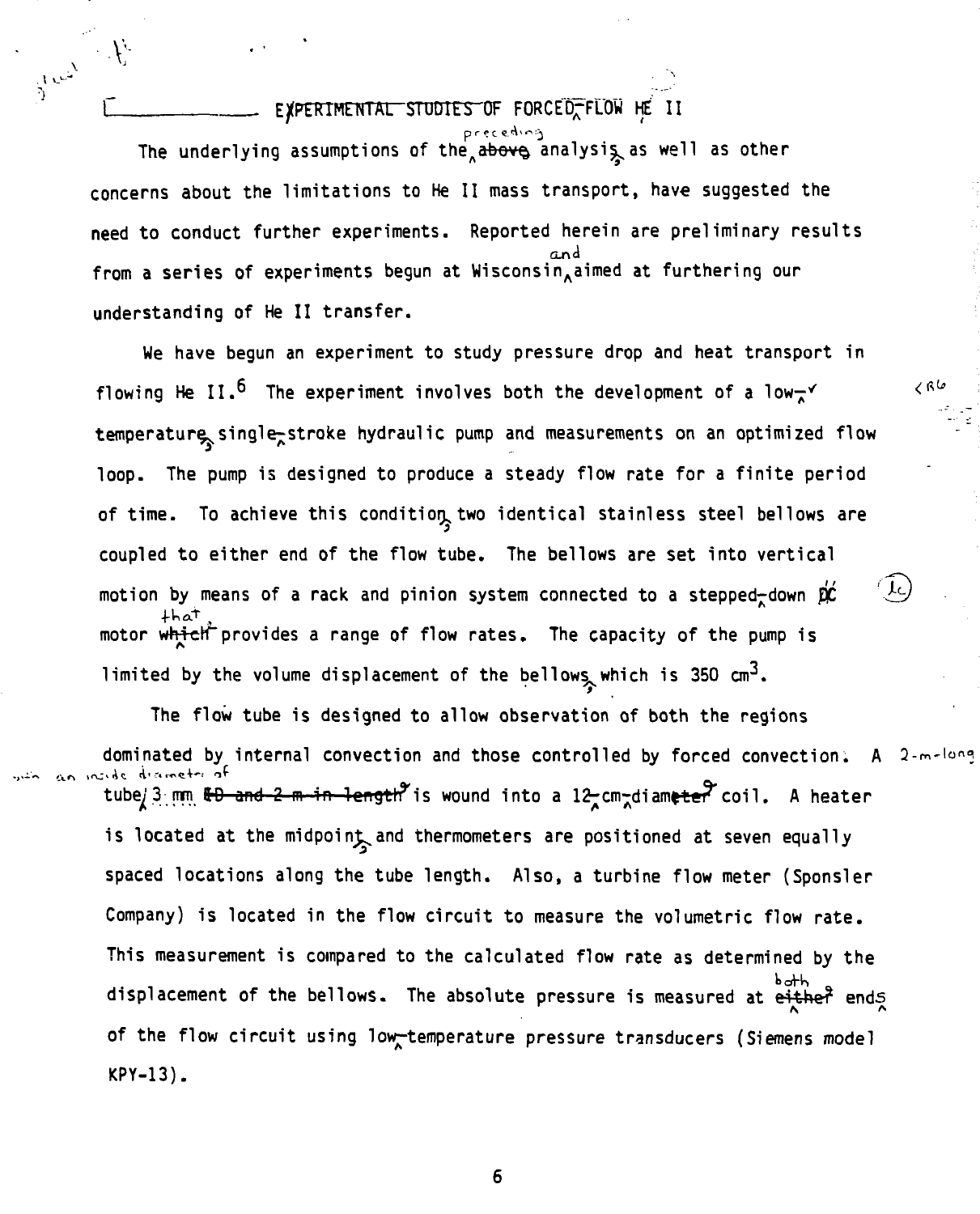Because of space limitations we consider only the pressure drop and flow rate measurements under isothermal conditions. Plotted in Fig. 3 are pressure drop measurements as compared to the flow rate determined from the bellows displacement speed. This set of data was obtained at near saturated conditions where the flow tube exit was subcooled only by the hydrostatic head. For  $v > 20$  cm/see, the pressure drop is well behaved showing qualitative agreement with the classical turbulent flow expression  $f$ -equatiog (3). The friction factor f determined from these data is between 0.007 and 0.009, which is about a factor of two larger than that obtained from the Blasius correlation. Also shown in Fig. 3 is the output from the turbine flow meter as it depends on volume displacement. The meter only operated above a minimum flow rate about 1 cm<sup>3</sup>/see $\tilde{Y}$  which is apparently common behavior for this kind of device. It also displayed some non-linearity in its flow rate dependence. Further information concerning this experiment is available in reference, .<del>ref</del> 6.

 $7 - 3$ 

 $\mathcal{L}$ 

¿R6

Thomson

## **CONCLUSIONS**

 $\mathbb{Q}_{\tau,\mathbb{R}}$ 

Based on our present understanding of He II hydrodynamics, we have been able to establish a condition for avoidance of two-phase flow during transfer in a zero-g environment. This condition emphasizes the need for a thermally efficient transfer line. Detailed design will require more numerical analysis. If two<sub>r</sub>phase flow is unavoidable, it would be possible to have it occur in the receiving dewar by proper location of a Joule-Thompson valve. Experiments underway at Wisconsin have supported the assumptions leading to this analysis. Further work is needed to more fully characterize the relevant fluid dynamics issues.

 $\overline{\mathbf{z}}$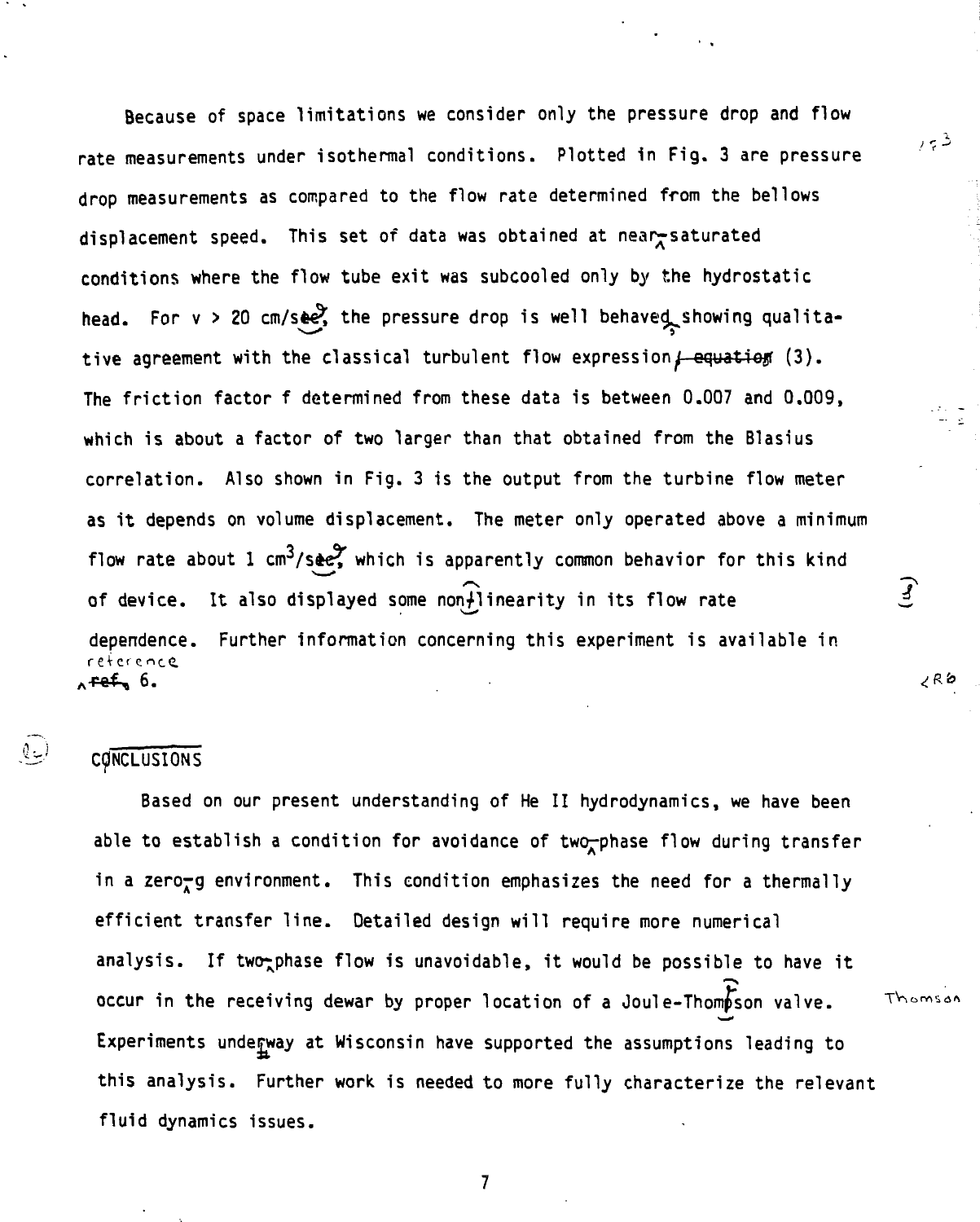## **ACKNOWLEDGMENTS**

Discussions with P. Walstrom are gratefully acknowledged. E. Dreier provided considerable assistance during the experimental phase of this work.

### REFERENCES

- Urban, E. W., Katz, L<sub>2</sub>and Watts, R., ASME Publication 81-ENAS-16 (1982). 1.
- Karr, G. R<sub> $x_i$ </sub> and Urban, E. W.) Cryogenics 7 20 (1980) 266.  $2.$
- Arend, I., Denner, H. D., Klipping, G., Klipping, I<sub>25</sub>and Oestereich, T. 7 3. Proceedings of 10th Intern. Cryo. Engn. Conf., Helsinki, Finland, 1984  $(1984)$  $/$  pps 62-65.
- Van Sciver, S. W. Advanced Cryot. Engt. 19 (1984) 315. 4.
- Johnson, W. W<sub>og</sub>and Jones, M. C., Advances Cryo, Engi, 23 (1978) 363. 5.
- Kashani, A<sub>2</sub> ang Van Sciver, S. W., paper BE-1, 1985 CEC/ICMC <del>Conference</del> б. Boston<sub>s</sub> MA<sub>3</sub>

#### FIGURE CAPTIONS

- Figure  $1.$ Schematic representation of He II transfer process.
- $Figure 2.$ Helium phase diagram displaying locus of thermodynamic path during He II transfer.
- Figyre  $3.$ Pressure drop and flow meter output during isothermal He II transfer at 1.8 K.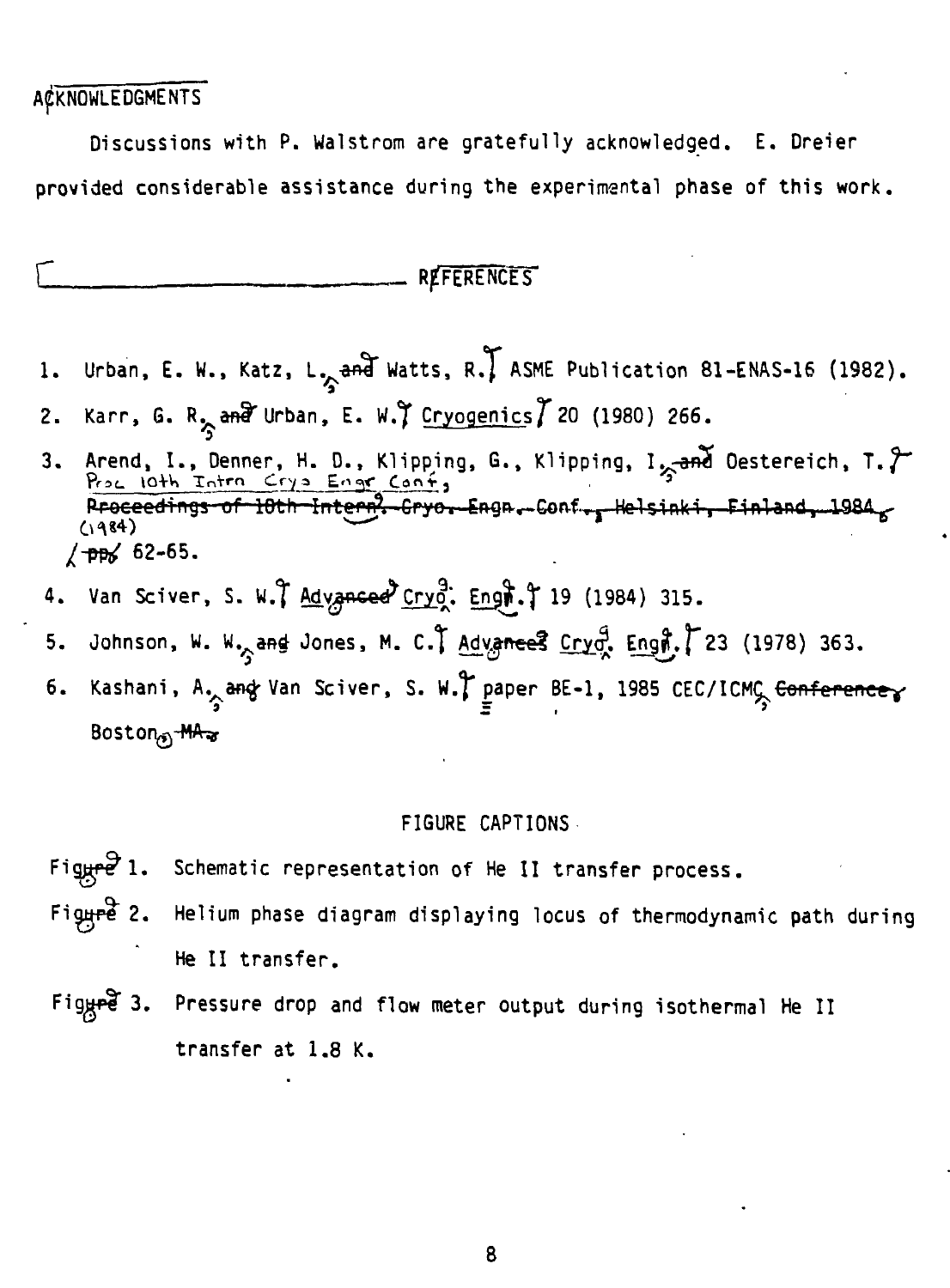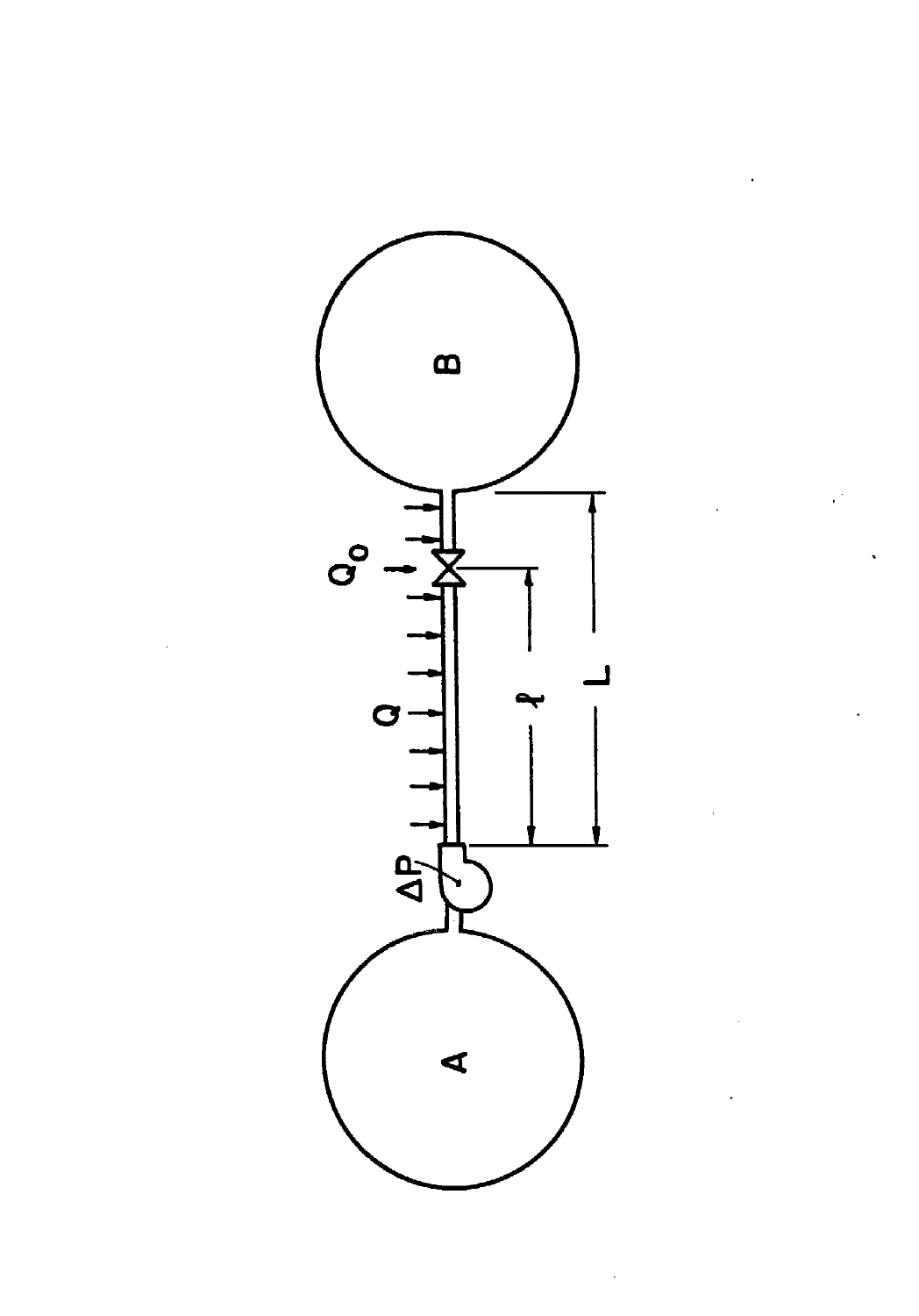